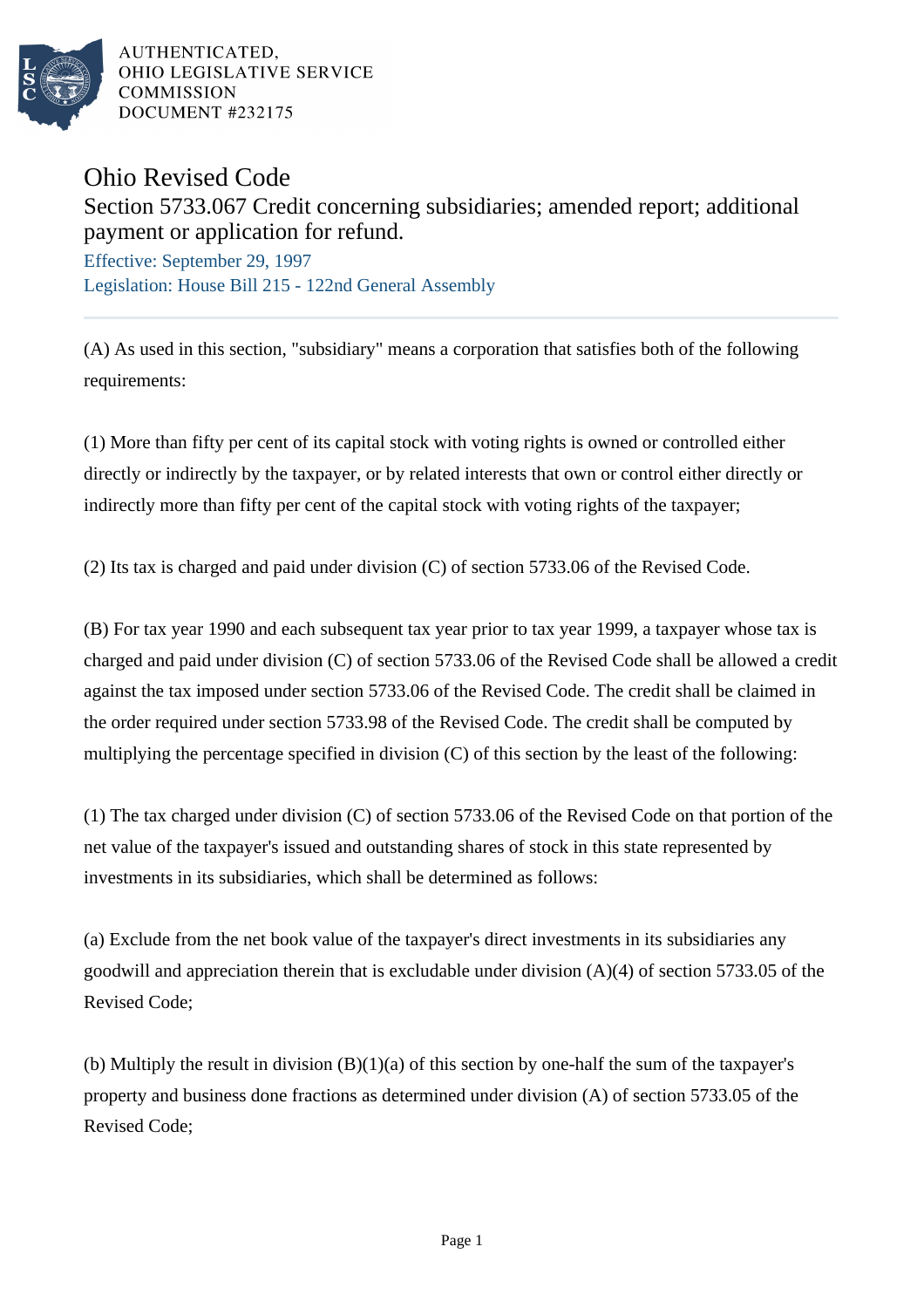

## AUTHENTICATED. OHIO LEGISLATIVE SERVICE **COMMISSION** DOCUMENT #232175

(c) Multiply the result in division  $(B)(1)(b)$  of this section by the tax rate charged under division  $(C)$ of section 5733.06 of the Revised Code against the value of the taxpayer's issued and outstanding shares of stock.

(2) The amount by which the tax charged the taxpayer under division (C) of section 5733.06 of the Revised Code exceeds the tax that would have been charged if the tax were computed as the sum of divisions (A) and (B) of section 5733.06 of the Revised Code;

(3) The sum of the amounts by which the tax charged each subsidiary of the taxpayer under division (C) of section 5733.06 of the Revised Code, reduced by the amount of any credit to which the subsidiary is entitled under this section, exceeds the tax that would have been charged each subsidiary if the tax were computed as the sum of divisions (A) and (B) of section 5733.06 of the Revised Code.

(C) For tax year 1990 and each subsequent tax year prior to tax year 1999, the percentage used in computing the credit allowed by division (B) of this section shall be as follows:

(1) For tax year 1990, twenty-five per cent;

(2) For tax years 1991, 1992, 1993, 1994, and 1995, fifty per cent;

(3) For tax year 1996, seventy-five per cent;

(4) For tax years 1997 and 1998, one hundred per cent.

(D) Notwithstanding section 5733.031 of the Revised Code, if the credit allowed by division (B) of this section is affected by an adjustment to either the federal income tax return or the annual corporation report of the taxpayer or a subsidiary, whether the adjustment is initiated by the taxpayer, the subsidiary, the internal revenue service, or the tax commissioner, the taxpayer shall file an amended annual corporation report with the commissioner in such form as the commissioner requires. The amended report shall be filed not later than one year after the adjustment to the federal income tax return or annual corporation report of the taxpayer or subsidiary has been agreed to or finally determined, whichever occurs first.